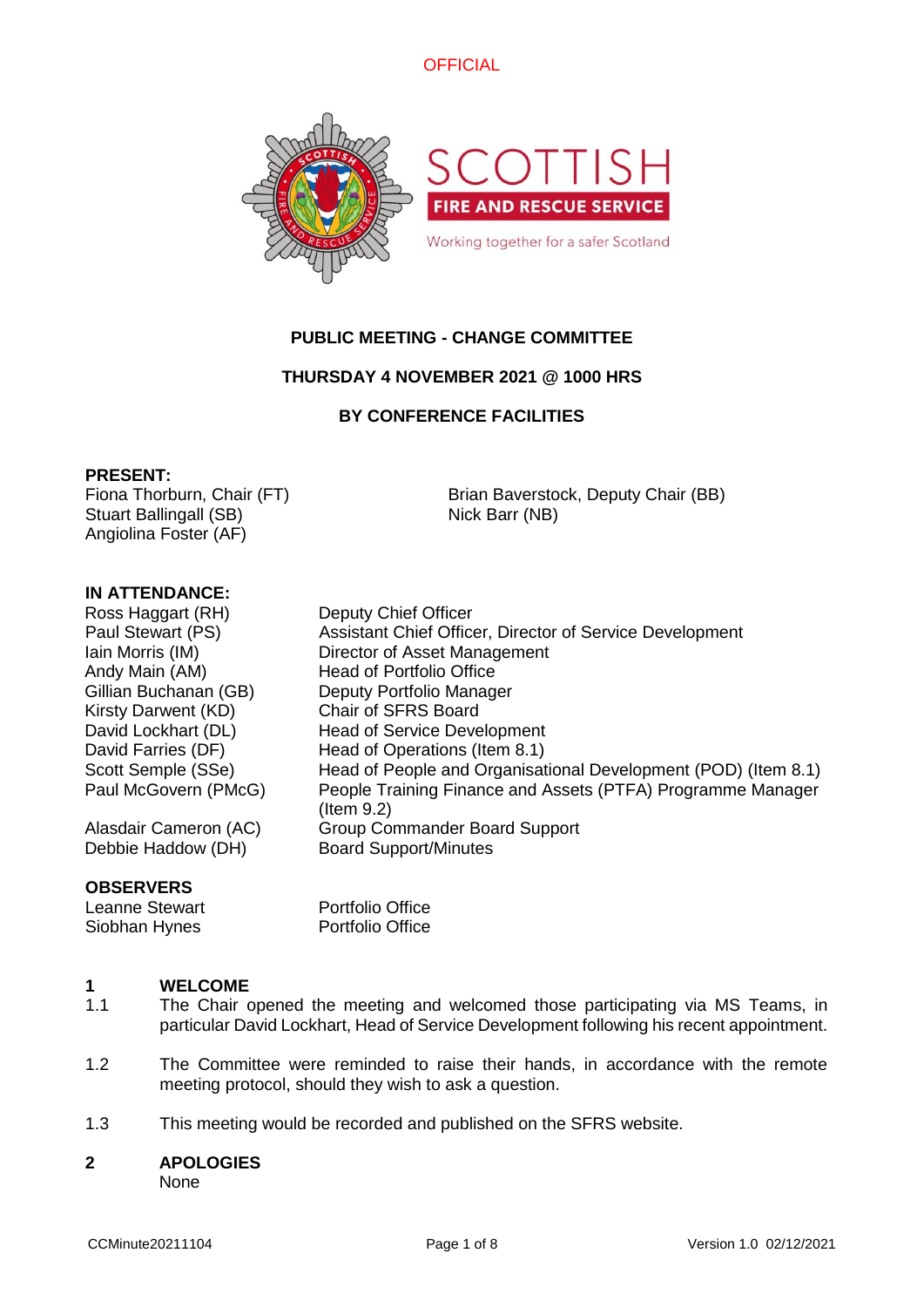### **3 CONSIDERATION OF AND DECISION ON ANY ITEMS TO BE TAKEN IN PRIVATE**

- 3.1 The Committee agreed that the Command and Control Futures (CCF) Project (Agenda Item 16) would be heard in the private session due to confidential commercial/financial information (Standing Order 9E).
- 3.2 The Committee agreed that a verbal update on McDonald Road Refurbishment project would be heard in the private session due to confidential commercial/financial information (Standing Order 9E).

### **4 DECLARATION OF INTERESTS**

4.1 None

### **5 MINUTES OF PREVIOUS PUBLIC MEETING: 5 AUGUST 2021**

5.1 The minutes of the previous meeting were agreed as an accurate record.

### 5.1.1 **Subject to minor typographical errors, the minutes of the meeting held on 5 August 2021 were approved as a true record of the meeting.**

### 5.2 **Matters Arising**

5.2.1 None

### **6 ACTION LOG**

- 6.1 The Change Committee Rolling Action Log was considered and actions were agreed and removed.
- 6.2 The Committee appreciated the comprehensive response provided for Action 8.5.6 (Retained/Volunteer Duty System (RVDS) Change Request and Updated Dossier (05/11/20))
- 6.3 To ensure good governance, it was agreed to routinely revisit the action log at the end of the meeting to ensure that the Committee were content with position statements/closure of actions.

# **7 SENIOR MANAGEMENT BOARD (SMB) ACTION LOG**

7.1 It was noted that the SMB Action Log was included for information purposes only.

### **8 CHANGE PORTFOLIO/MAJOR PROJECTS**

### 8.1 **Change Portfolio/Major Projects Dashboard**

- 8.1.1 GB presented the Change Portfolio/Major Projects Dashboard to the Committee which provided a wider overview of the identified risks, interdependencies, costs and capacity to deliver. The following key issues were highlighted:
	- Service Delivery Model Programme (3 projects) Red for Skills and Resources
	- People, Payroll and Finance Project Amber for Time, Skills and Resources.
	- Rostering Project Amber for Skills and Resources.
	- RVDS Improvement Programme Amber for Time.
	- Command and Control Futures (CCF)– Amber for Time, Cost, Quality, Skills and Resources.
	- Emergency Service Network (ESN) Red for Cost and Amber for Quality.
	- McDonald Road Redevelopment Amber for Quality and Skills and Resources.
- 8.1.2 The Committee discussed the appropriateness of assigning RAG status to projects in the early stages of development and, in particular, prior to project briefs/risk registers being produced. It was generally agreed that RAG status should remain blank until a project brief/dossier had been developed.
- 8.1.3 The Committee commented on the statement within the Capacity to Delivery section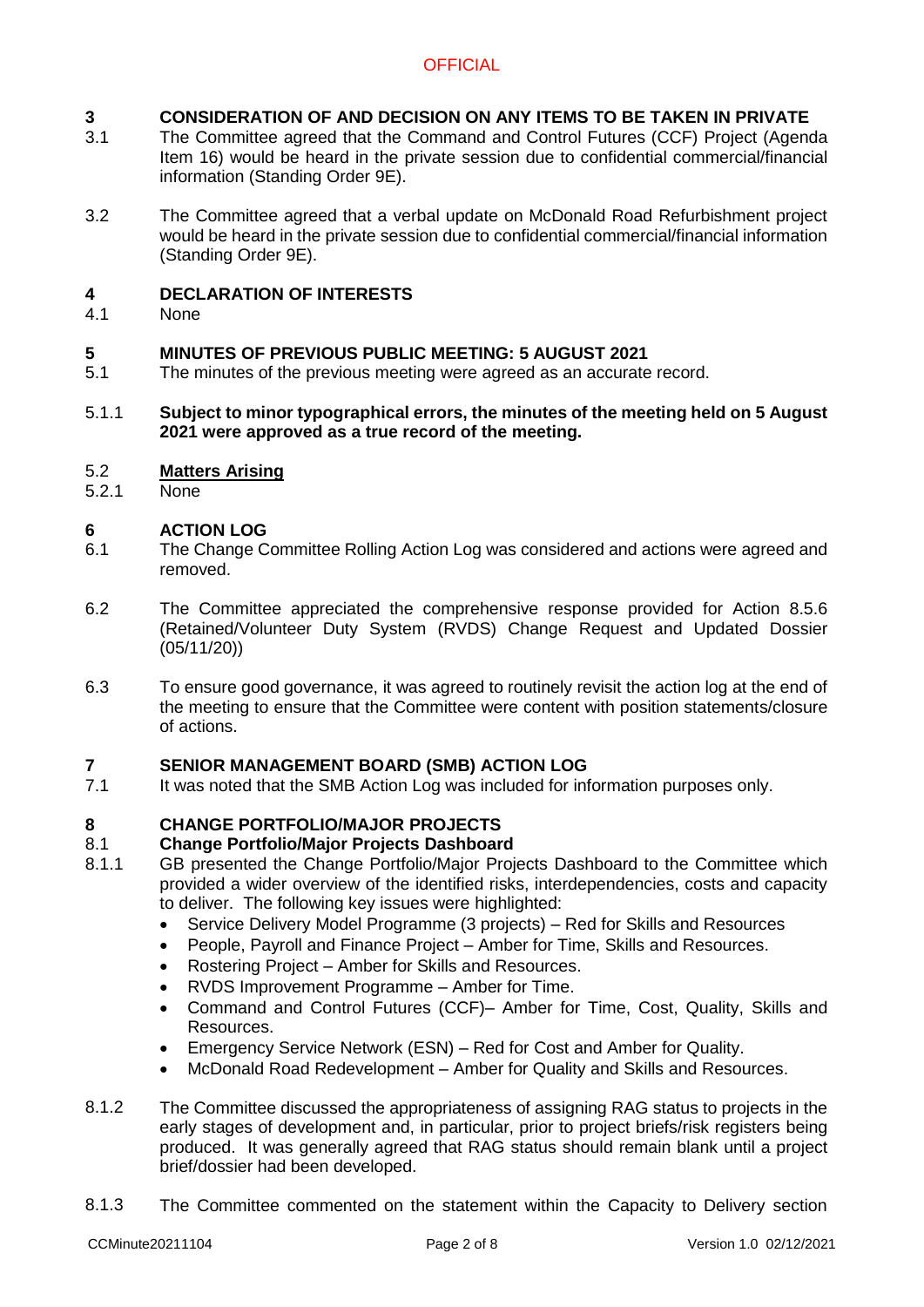(covering report para 3.4.1) and noted that this could be misinterpreted. It was agreed that the Portfolio Office would review and update as appropriate.

### **ACTION: PO**

- 8.1.4 PSt informed the Committee that the Capacity to Deliver statement within the covering report related to both the underestimating of the consultation process/timeline as well as the capacity/resources within the Portfolio Office.
- 8.1.5 The Committee noted the shortfall on Skills and Resources across most of the projects and queried the cumulative effect on the Service's capacity to deliver. AM informed the Committee that capacity management was fundamental and discussions had already begun with Workforce Planning to identify potential areas for improvement and collaboration.
- 8.1.6 In regard to the ESN, PSt reminded the Committee that the Service were continuing to engage with both the UK and Scottish governments re cost recovery and confirmed that all costs incurred by the Service were being captured.

### 8.1.7 Retained/Volunteer Duty Strategy – Change Request, Updated Dossier and SMART Objectives and Measures DF presented the Change Request and updated Dossier to the Committee and

highlighted the following key points:

- Change of nomenclature from RVDS Strategy to RVDS Improvement Programme.
- Updated Dossier which outlined the 6 key themes and 5 key workstreams.
- Oversight and scrutiny by the newly created RVDS Improvement Programme Board.
- Continuing to work with the Portfolio Office to improve the capturing of benefits realisation.
- 8.1.8 The Committee welcomed the clear Outcome Aim Statements including baseline measures, etc which had been developed for each workstream.
- 8.1.9 The Committee acknowledged the positive partnership working with the Portfolio Office.

### 8.1.10 **The Committee scrutinised and noted the change request and updated dossier.**

### 8.1.11 Protection of Vulnerable Groups Scheme – Closing Report

SSe presented the Protection of Vulnerable Groups (PVG) Scheme Closing Report to the Committee and highlighted the following key points:

- Various challenges encountered during the project.
- Cross Directorate collaboration and additional assistance provided by Corporate Admin.
- Close partnership working with Disclosure Scotland.
- Lesson identified throughout the project which would be taken forward.
- Small number of outstanding cases would be transferred and captured through business as usual.
- Outline of process for addressing any convictions being identified.
- 8.1.12 The Committee noted and welcomed the inclusion of PVG checks as part of the recruitment process for uniformed personnel.
- 8.1.13 SSe assured the Committee that the inaccuracy within the recording process had been addressed and there was now confidence in the current process.
- 8.1.14 In regard to the outstanding cases, SSe confirmed that no specific trends had been identified and there was no detrimental impact on service delivery due to the small number of cases involved.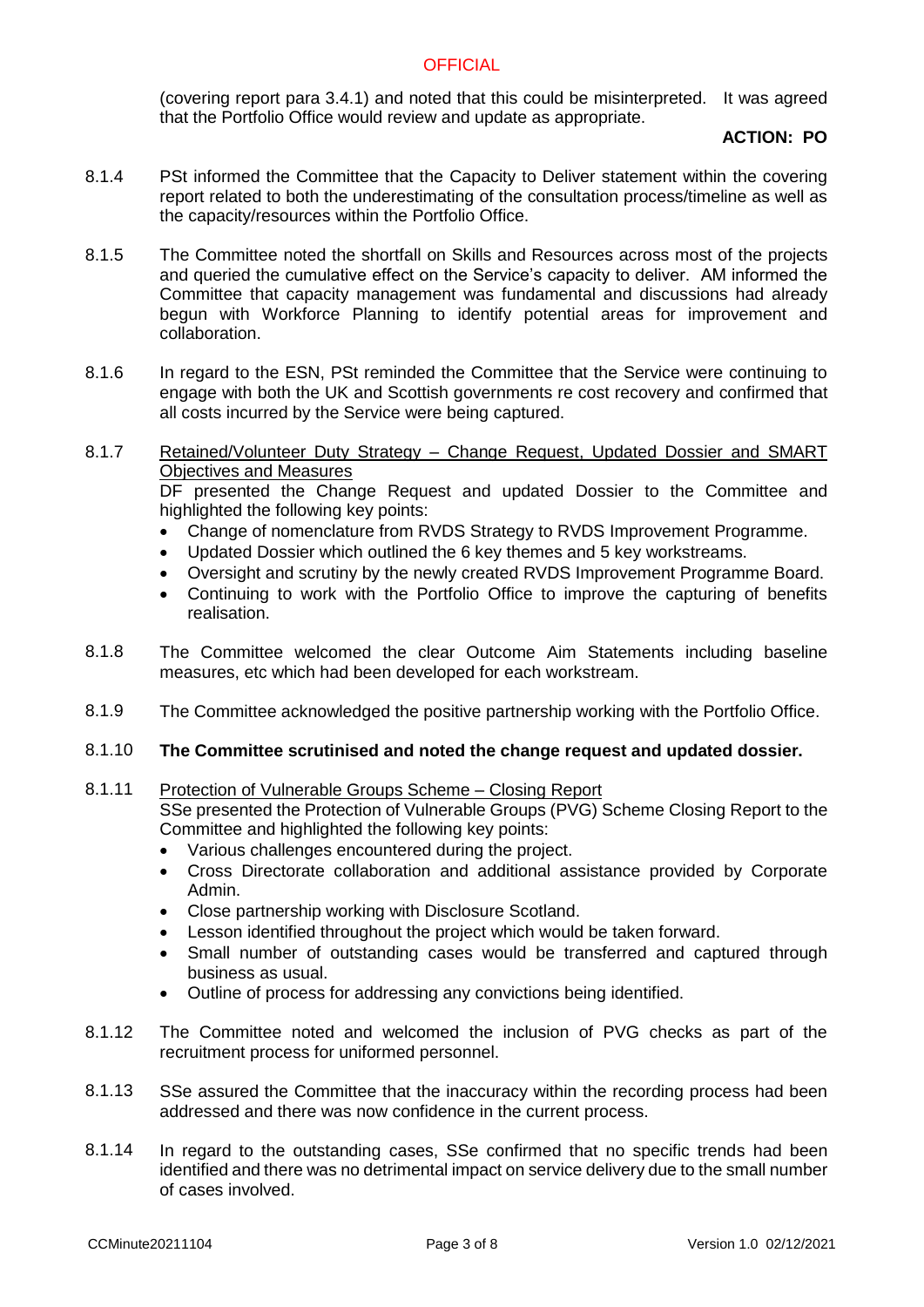### 8.1.15 **The Committee scrutinised and noted the closing report.**

### 8.1.16 West Asset Resource Centre (ARC) – Change Request

- IM presented the Change Request noting the revised extended timeline to allow for cost certainty for the project. He noted that the design element had been agreed and confirmation of cost certainty had been requested from the primary contractor. It was anticipated that this information would be available by 29 November, when a decision would be required regarding the affordability of the project.
- 8.1.17 In regard to materials costs, IM informed the Committee that these remained unstable due to the current level of demand. IM advised that consideration was being given to the potential different construction methods available to reduce costs without compromising overall quality of the project.
- 8.1.18 IM confirmed that there were no direct internal costs associated with the prolonged process due to this being undertaken through business as usual.
- 8.1.19 In terms of efficiencies, IM reminded the Committee that this project was the final element of the Service's Strategic Intent (2014) to relocate the ARC and outlined the proposals for the current site at Cowcaddens.

### 8.1.20 **The Committee scrutinised and noted the change requests.**

### 8.1.21 People, Payroll and Finance – Project Brief

PMcG presented the People, Payroll and Finance project brief to the Committee and highlighted the following:

- Specific example outlining the current leaver's process which included requesting information already held by the Service, duplication of information being requested at separate stages, manual admin process and potential loss of valuable information due to the limited number of exit interviews being conducted.
- 8.1.22 The Committee commented on the Amber RAG status for Time and Skills and Resources. PMcG noted that there had been optimism bias within the initial timelines for the separate projects and the development of key documentation ie business case. The Service have engaged the services of Moore Insight to assist in the creation of this documentation. PMcG commented on the resourcing issues which was reflective of the current availability of skills, retention and recruitment of personnel.
- 8.1.23 PMcG assured the Committee that there was regular engagement and collaboration with the Portfolio Office to share experience, provide assistance and develop the change management approach. AM informed the Committee that he would be participating on all major project/programme boards to gain a greater oversight and provide assistance where required.
- 8.1.24 PMcG informed the Committee of the rationale for the People, Payroll and Finance project being retained as one project. PMcG noted that the people related data forms the core and would feed other systems ie rostering, etc. PMcG further noted that due to the significant proportion of monies being attributable to people costs, it was essential to ensure the synergy between these aspects.
- 8.1.25 IM noted that the decision to separate the Assets from the wider project was taken following market testing and to ensure the best options were available to the Service.
- 8.1.26 PMcG reminded the Committee that various business cases had been developed at different stages since the project was initiated. Following a decision by the Programme Board, a business case (in line with the HM Treasury guidance) and statement of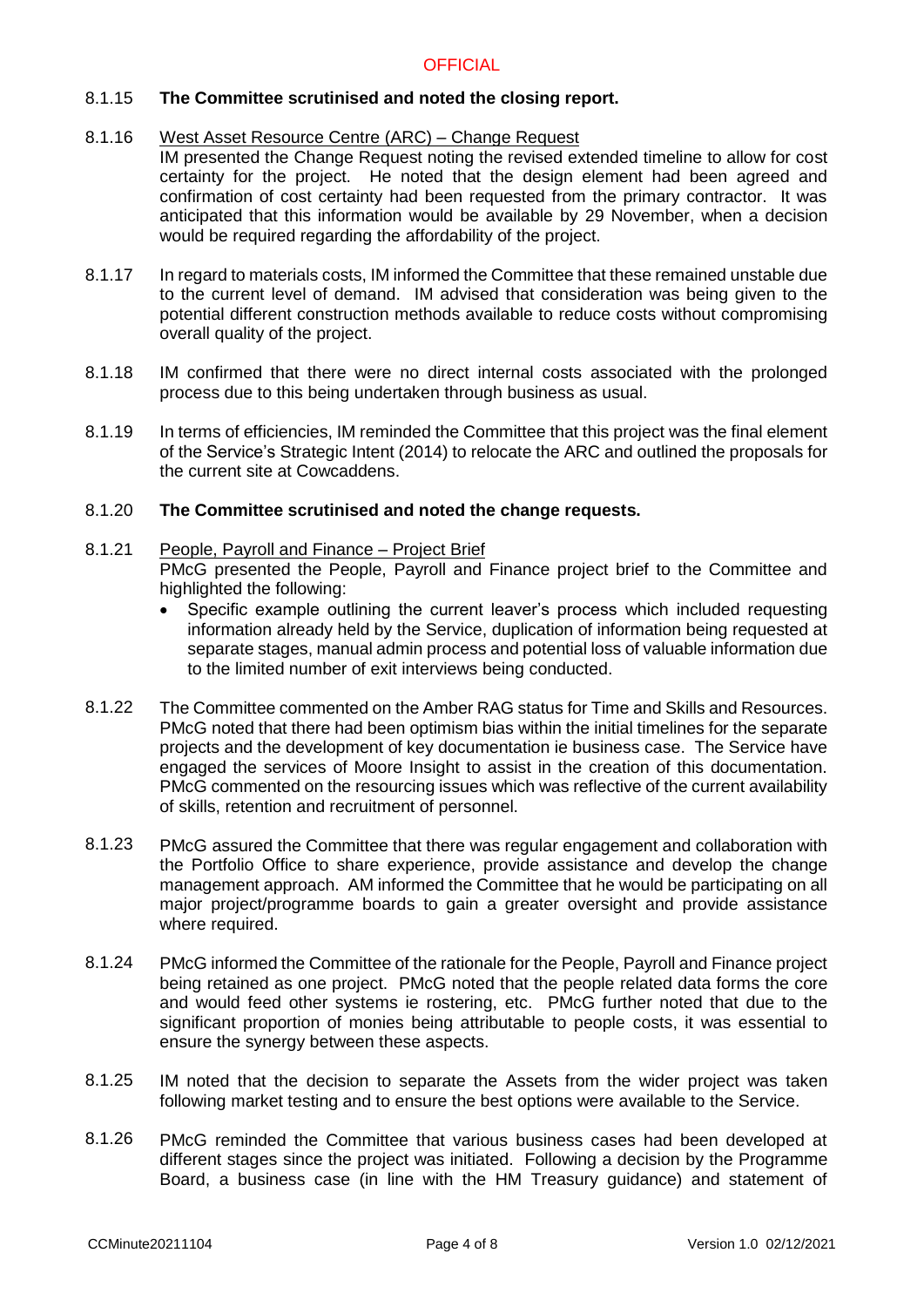requirements would now be developed. As previously indicated, Moore Insight had been engaged to assist in the creation of these documents and accelerate the process.

- 8.1.27 The Committee acknowledged the previous business cases and the comprehensive business case process currently being undertaken. However, it was noted that this report could be misinterpreted and lead to suggestions that no prior business case process or appropriate governance had been undertaken.
- 8.1.28 The Committee commended the change management approach, particularly the engagement with customers/front line users and the emphasis on end to end processes.
- 8.1.29 In regard to document scanning, PMcG noted that the Project Board recognised the potential for legacy (paper based) systems to be retained until an electronic records management project had been identified.

### 8.1.30 **The Committee scrutinised and noted the project brief.**

### 8.2 **People, Training, Finance and Assets (PTFA) System Programme Update**

- 8.2.1 PMcG presented an update to the Committee on the PTFA programme, highlighting the following key points:
	- Ongoing analysis on over 300 identified processes.
	- Focus on Business Case and Statement of Requirement.
	- Development of data strategy within the scope of project.
	- Engagement continuing both internally with POD, Finance and Training colleagues and external organisations.
	- Recruitment of Project Manager for the Rostering project was underway.

### 8.2.2 **The Committee noted and scrutinised the report.**

*(Meeting broke at 1109 hrs and reconvened at 1115 hrs)*

# **9 GENERAL REPORTS**

### 9.1 **Portfolio Progress Update**

- 9.1.1 AM presented the Portfolio Progress update report to the Committee which outlined the key activities undertaken by the Portfolio Office in developing new and existing capacity specific to Portfolio, Project and Programme management. The following key points were highlighted:
	- Action 2 Strategic Awareness Sessions: Continuous level of engagement with management/functional teams. Positive support and level of engagement which demonstrates the appetite for change/improvements in terms of how changes are delivered within the Service.
	- Action 5 Business Change Lifecycle Design Phase 1: Portfolio Office workshop held to outline the proposed business change lifecycle. Next steps were to engage with key functions to seek input and feedback to refine the design. Phase 1 would focus on definition of portfolio, processes and capacity.
	- Action 6 Portfolio Office Function Recruitment: Change Centre of Excellence Manager to take up their post in January 2022. This will enhance the capabilities and experience within the existing team and drive forward the key initiatives within the roadmap.
	- Action 7 Portfolio Office Financial Reporting and Action 8 Business Case Process Assessment and Renew: Work ongoing to increase the visibility of the total costs of initiatives and identifying improvements within the business case process.
- 9.1.2 The Committee commented on the positive progress being made within the Portfolio Office including the recruitment of additional resources and the openness towards change within the wider Service.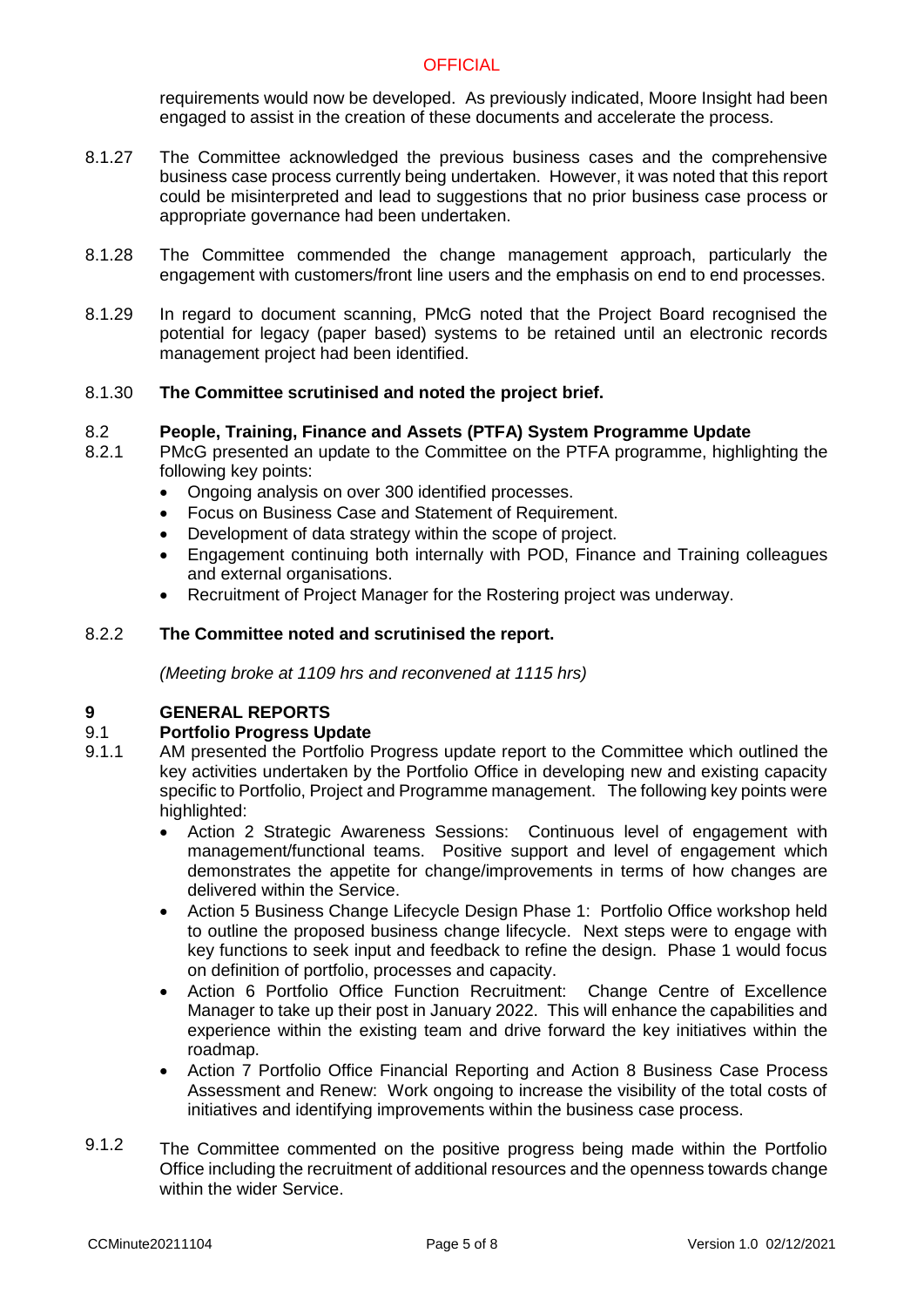### 9.1.3 **The Committee noted the report.**

### **10 RISK**

### 10.1 **Portfolio Office Risk Log**

- 10.1.1 GB presented the Committee with an overview of the identified risks that could impact on the various programmes of work being monitored by the Portfolio Office.
- 10.1.2 The Committee commented on the high number of "red" risks and queried how the management of risk was aligned to take account of risk appetite. RH advised the Committee that a review of the current format and contents of the risk log would be undertaken with assistance from the Audit and Risk Manager. RH noted that the management and development of risk/risk appetite within the portfolio could be improved. In regard to risk appetite, the Committee were reminded that this was still being developed and noted that an update would be brought back to the next meeting (February 2022).
- 10.1.3 During the review of the risk log, the Committee requested that consideration be given to the concept of concurrent and cumulative risk and the potential to narrate the dimensions of these risks in order to provide a greater understanding of scenarios and effects on risk rating. RH noted that, as the Change Portfolio develops, a wider perspective on risk etc would also be developed.

### 10.1.4 **The Committee noted the report.**

### 10.2 **Committee Aligned Directorate Risks**

10.2.1 The Committee noted the Aligned Directorate Risks.

### 10.2.2 **The Committee noted the report.**

### 10.3 **General Discussion: Committee's Role and Influence on Risk**

- 10.3.1 Brief discussion took place to reiterate the purpose of spotlighting individual risks by Committees, including:
	- Spotlighting was introduced to ensure consistency on the overall management of risk.
	- Opportunity to focus on individual risks to gain a greater understanding of the management, mitigations and challenges.
	- Take assurance on how risks were being managed across the Service.
	- Offers support to Executive and opportunity to share Non-Executive perspective/ experience.

### 10.4 10.4.1 **Risk Spotlight: Strategic Risk 8 (Ability to anticipate and adapt to a change environment through innovation and improvement performance)**

PS provided a verbal update to the Committee and noted the following key points:

- Resource and capacity: Proactive action to recruit resources, including Centre of Excellence Manager, Communication and Consultation posts, etc into the Service to manage the activity. Ongoing challenges with recruitment/market. Increased focus to understanding any capacity requirements to deliver change prior to instigation of major projects/programmes for change.
- Improved performance: Linked to consultation processes and organisational strategy on change activity.
- Development and improvement within the business case process.
- 10.4.2 RH reminded the Committee of the current challenges regarding costs (particularly construction) and the recruitment and retention of personnel in the existing climate. RH noted that the Service had limited ability to influence the situation but were managing and prioritising the capacity available as appropriate.
- 10.4.3 The Committee noted the situation and the links to the business change lifecycle which enables the Service to prioritise the resources available appropriately.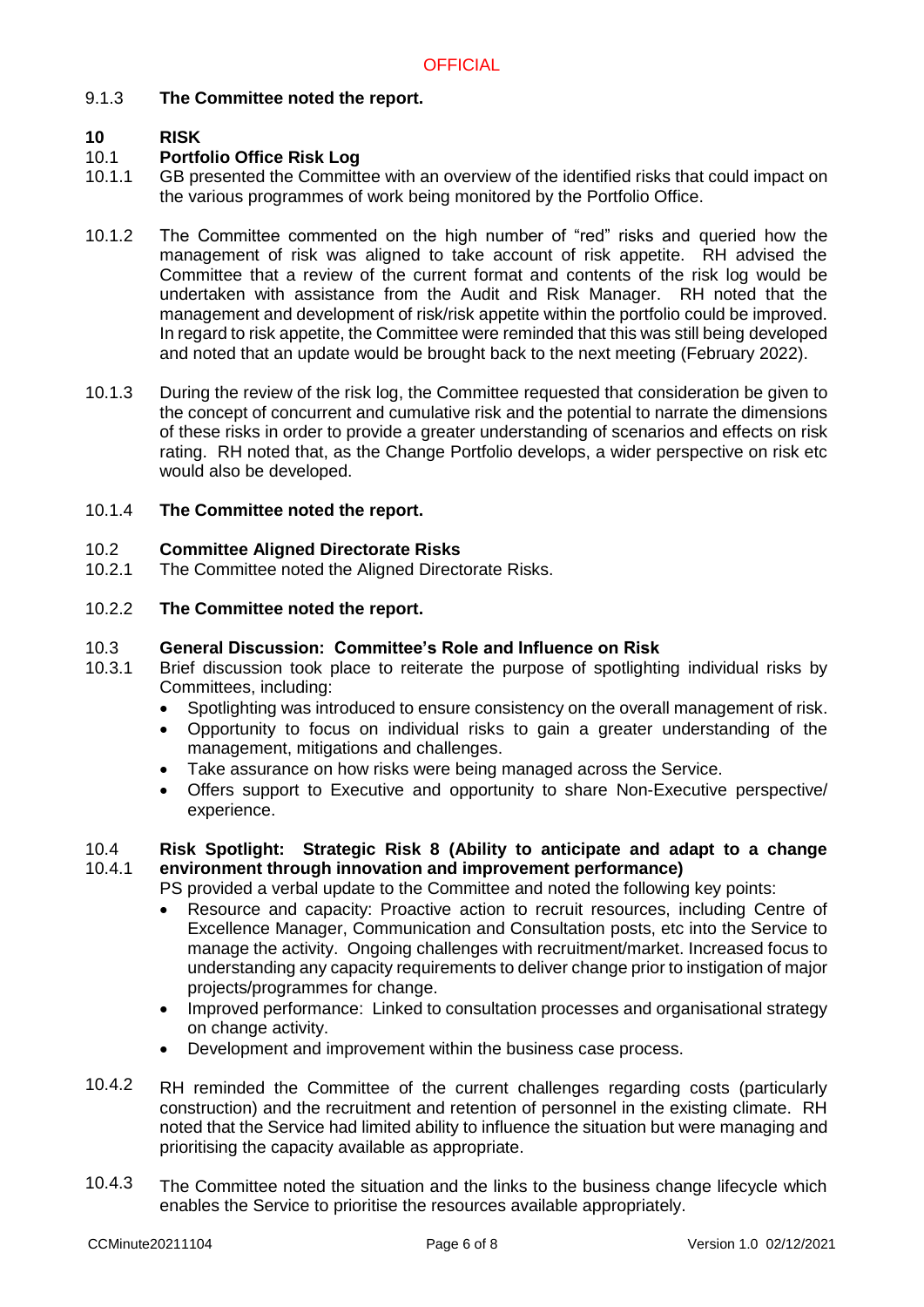- 10.4.4 With regard to innovation, the Committee asked whether the change agenda was sufficiently innovative to address this strategic risk. PSt noted that the Service were still in the early stages of innovation maturity and further work was required to identify, create and progress. The Committee commented on the Service's overall focus on innovation and whether there were opportunities for improvement. AM informed the Committee that the concept of business architecture was being considered within the Service.
- 10.4.5 The Committee sought clarification on the current risk rating, RAG status and percentages within the Status column. RH advised that the RAG status and percentage relate to the progress on the actions identified to address the risk and once addressed the risk rating would be reviewed. It was noted that this had been previously raised and an action taken at the Service Delivery Committee.

### 10.4.6 **The Committee noted and scrutinised the report.**

### **11 COMMITTEE ROLLING FORWARD PLAN**

### 11.1 **Committee Forward Plan**

- 11.1.1 The following items were noted:
	- Risk Appetite (February 2022)

### 11.2 **Items for consideration at Future IGF, Board and Strategy Day Meetings**

11.2.1 No items were identified.

### **12 REVIEW OF ACTIONS**

12.1 AC confirmed that one formal action was recorded during the meeting.

### **13 DATE OF NEXT MEETING**

- 13.1 The next meeting is scheduled to take place on Thursday 3 February 2022 at 1000hrs.
- 13.2. There being no further matters to discuss, the public meeting closed at 1200 hrs.

# **PRIVATE SESSION**

### **14 MINUTES OF PREVIOUS PRIVATE MEETING: 8 AUGUST 2021**

14.1 Subject to minor typographical errors, the minutes of the meeting held on 5 August 2021 were approved as a true record of the meeting.

### 14.2

### **15 PRIVATE ACTION LOG**

15.1 The Committee considered the action log, noted the updates and agreed the closure of completed actions.

### **16 COMMAND AND CONTROL FUTURES (CCF) PROJECT**

### 16.1 **Command and Control Futures Project Update**

16.1.1 JD presented the Periodic Update Report (including Highlight Report), Digital Assurance Office (DAO) Health Check Review Report, Change Request and updated Dossier to the Committee. A short presentation was given to the Committee to summarise the current position.

### 16.1.2 **The Committee noted and thanked JD and GMacK for the update and their ongoing efforts on the project.**

### 16.2 **Digital Assurance Office Health Check Review**

16.2.1 Covered under 16.1